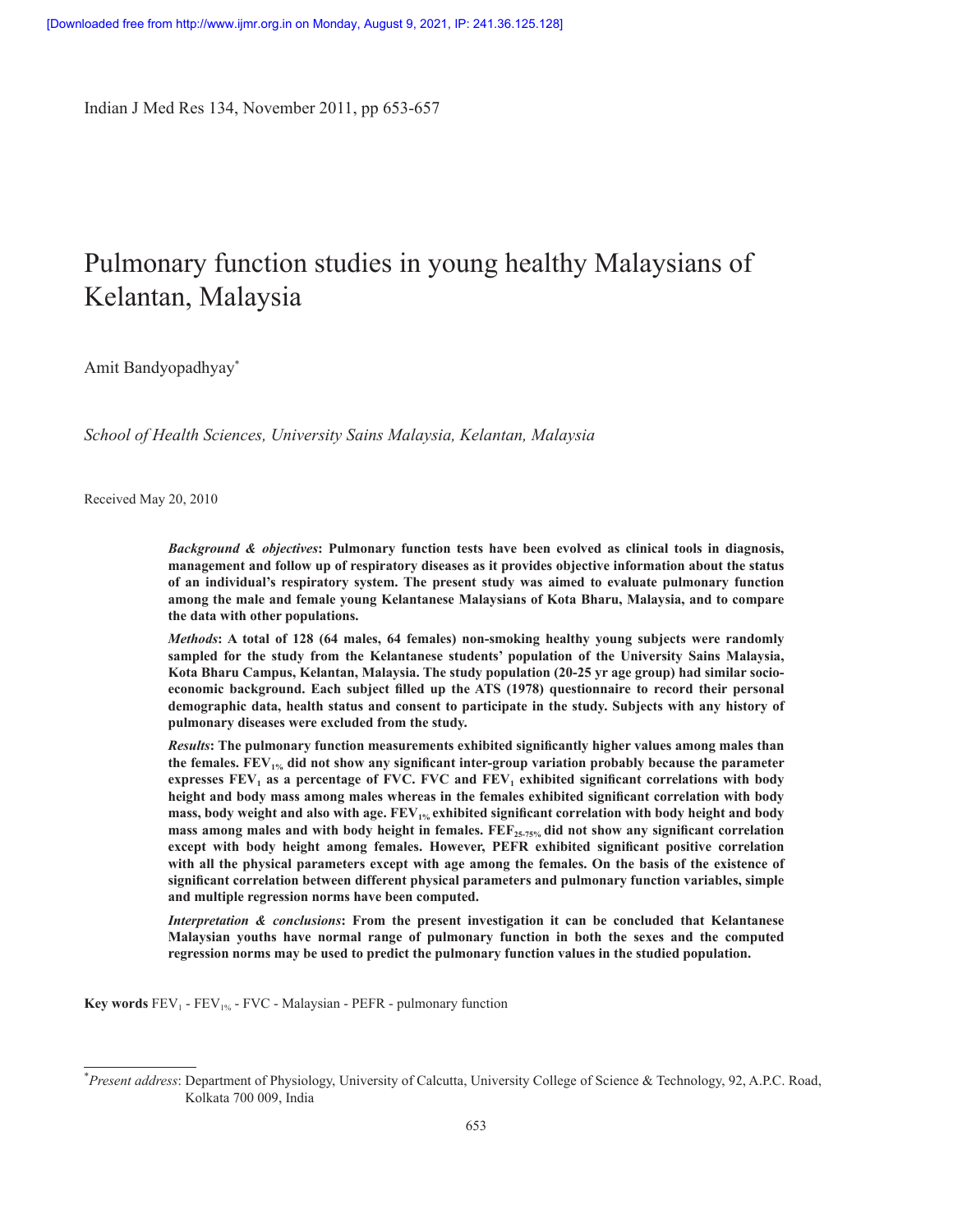Several reference values for spirometry have been published from different parts of the globe, such as pulmonary functions in Europeans<sup>1,2</sup>, North American populations<sup>3</sup>, populations from different parts of the Indian subcontinent<sup>4-6</sup>, Chinese<sup>7</sup> and other non-Caucasian populations<sup>8,9</sup>. There are significant differences in pulmonary studies carried out in western world and Asian subcontinent due to significant differences in anthropometric parameters. There are also significant variations in respiratory pressures in different ethnic groups. Similar studies have been reported in Malaysian populations which comprises three main ethnic groups, namely Malays, Chinese and Indians<sup>10</sup>. However, these studies on Malaysian populations were conducted in the populations of Kuala Lumpur and Penang<sup>10-13</sup>. The normal standards for different dynamic pulmonary function measurements in Malaysian populations residing at other provinces (except Kuala Lumpur and Penang) of Malaysia have not yet been reported. Since habitat is one of the multifarious factors which influence lung function tests $14$ , the reporting of reliable reference standard for pulmonary function measurements from other provinces of Malaysia seemed important, especially in view of the paucity of pertinent data.

 The present study was, therefore, aimed to determine the lung function parameters in normal young healthy non-smoking male and female Malaysian university students of Kelantan state (Kelantanese Malaysians), Malaysia; compare the lung function measurements with the previously reported data in Non-Kelantanese Malaysian populations as well as in populations from other countries; and derive reliable prediction formulae for lung volumes in the Kelantanese Malaysians.

## **Material & Methods**

*Selection of subjects*: This cross-sectional study was conducted in the Sports and Exercise Science Laboratory of School of Health Sciences, University Sains Malaysia, Kelantan, Malaysia. A total of 128 (64 males and 64 females) non-smoking healthy young Kelantanese Malaysian subjects were randomly selected from the Kelantanese students' population of the University Sains Malaysia, Kota Bharu Campus, Kelantan. The study population belonged to the age group of 20-25 yr and with similar socio-economic background. The mean age, body height, body mass and body surface area (BSA) were 22.71±2.30 and 21.63±2.03 yr; 170.50±6.01 and 159.36±8.38 cm; 65.50±6.40 and 55.87±8.94 kg; 1.762±0.110

and  $1.591 \pm 0.193$  m<sup>2</sup> in male and female groups, respectively. The sample size was calculated using the method of Dupont & Plummer<sup>15</sup> where the input of confidence interval was set as 95%. The study was conducted with 64 subjects in each group which was greater than the computed sample size of 45 per group. Each subject filled up one questionnaire<sup>16</sup> to record their personal demographic data, health status and consent to participate in the study. Students doing regular exercise, having the history or existing obstructive or restrictive type of respiratory diseases and taking treatment for the same were excluded from the study. Subjects with any history of pulmonary diseases were also excluded from the study. The experimental protocol was explained to all the volunteers. Each subject signed the written informed consent form.

 The study was approved by the Human Ethical Committee, University Sains Malaysia.

*Preparation of subjects*: Age of each subject was calculated in nearest year from the date of birth as obtained from the University record. Body height was measured with the subject standing barefoot on a stadiometer with an accuracy of  $\pm$  0.50 cm whereas the body mass was measured to an accuracy of  $\pm 0.1$  kg by using a standard spring balance (Seca, Germany) with the subject wearing minimum clothing. Body surface area (BSA) was calculated using the equation of DuBois and DuBois<sup>17</sup>.

*Determination of dynamic pulmonary function measurements*: The dynamic pulmonary functions were recorded on a computerised spirometer (Pony Spirometer Graphic 0476, Cosmed, Italy). The parameters measured were forced vital capacity (FVC), forced expiratory volume in 1 sec  $(FEV<sub>1</sub>)$ ,  $FEV<sub>1</sub>$  as a percentage of FVC (FEV<sub>1%</sub>), mid expiratory flow rate  $(FEF_{25-75\%})$ , peak expiratory flow rate (PEFR) and forced expiratory time (FET). The spirometer was calibrated daily using calibration syringe of 2 liters. All the measurements were conducted in standing posture with nose clipped<sup>18</sup>. These tests were recorded at noon before lunch, as expiratory flow rates are highest at noon<sup>19</sup>. For each volunteer three satisfactory efforts were recorded with at least 3-5 min rest between the consecutive trials as per the standard norm<sup>14</sup>. The system was calibrated at source to read all measures at body temperature and pressure saturated with vapour (BTPS). In one subject, all the records *i.e.* anthropometric measurements and recording of pulmonary function measurements were conducted in one sitting on the same day.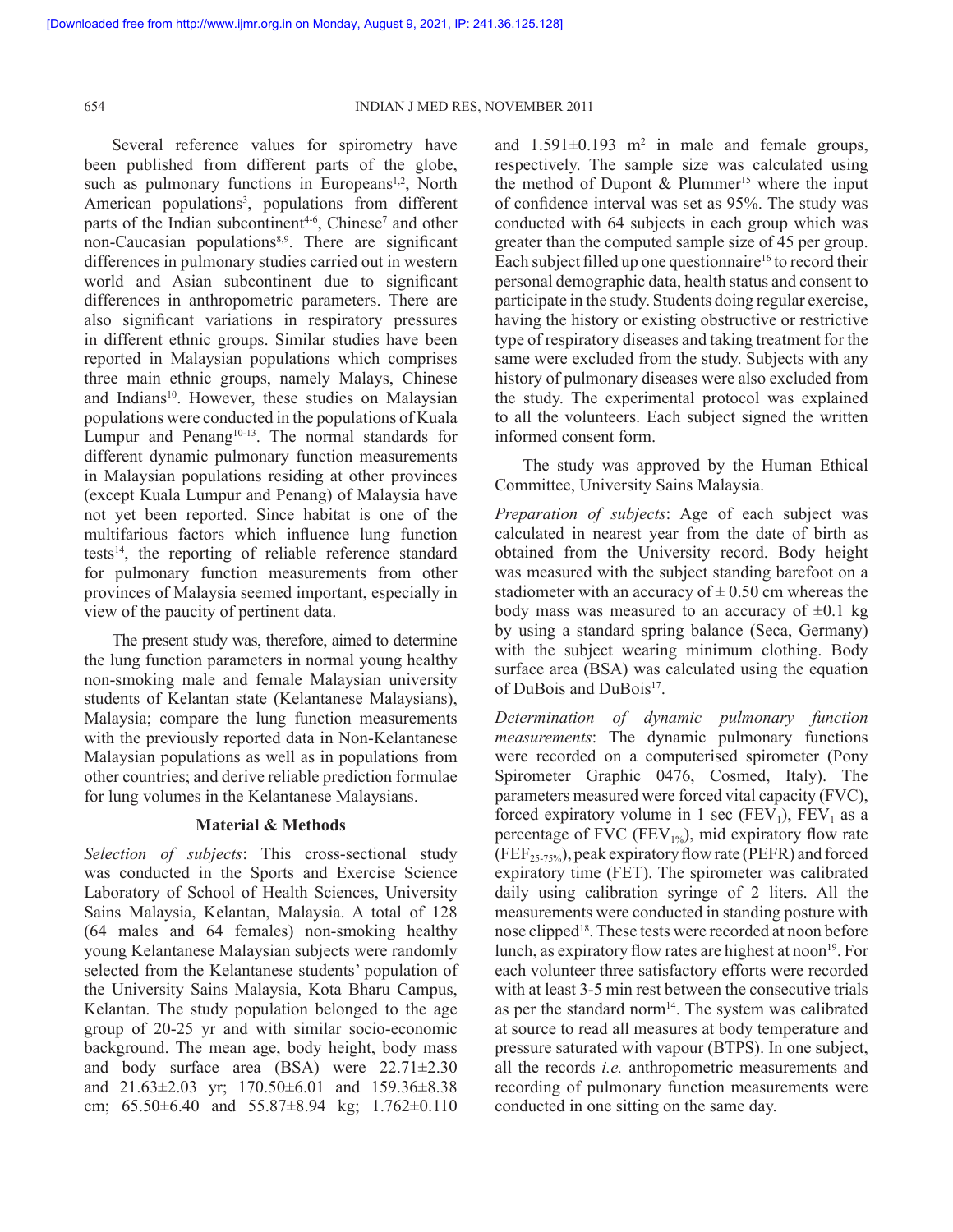*Statistical analysis*: Data were expressed as mean±SD. Student's t-test was used to compare the significance of difference between means. Pearson's product-moment correlation coefficient (r) was computed to test the significant relationship between two parameters. Regression analysis was done to compute the prediction norms for predicting pulmonary function measurements from different physical parameters. The level of significance was set at *P*<0.05.

## **Results & Discussion**

 The values of correlation coefficient between different physical parameters and the studied lung function parameters were shown in Table I. Depending on the existence of significant values of correlation coefficients, the simple and multiple regression norms for prediction of various pulmonary function measurements from different physical parameters were computed (Table II).

FVC and  $FEV_1$  exhibited significant correlation with body height and body mass among males whereas in the female group  $FVC$  and  $FEV_1$  exhibited significant correlation with body mass, body weight and also with age.

 $FEV<sub>1%</sub>$  exhibited significant correlation with body height and body mass among males.  $FEF_{25-75\%}$ did not show any significant correlation except with body height among females. However, PEFR which is considered as one of the most significant parameter to indicate one's pulmonary function status<sup>6</sup>, exhibited significant positive correlation with all the physical parameters except with age among the females.

 Since body height and body mass exhibited highest values of correlation coefficient with  $FVC$ ,  $FEV<sub>1</sub>$  and PEFR in both the sexes, these two parameters were considered as the independent variables to compute the multiple regression norms for prediction of pulmonary function measurements in the studied population (Table III).

 Comparison of pulmonary function measurements of the present study with those of foreign population and those of populations from other provinces in Malaysia is difficult due to variations in the anthropometric profiles that largely affect the lung function measurements. Due to such obstacle, the values of pulmonary function measurements reported in other studies were standardized with age and height for a valid comparison.

The values of FVC  $(3.94\pm0.63$  and  $2.75\pm0.45$ l in males and females, respectively) and  $FEV<sub>1</sub>$  $(3.55\pm0.55$  and  $2.49\pm0.41$  l in males and females, respectively) in both the sexes were higher than the previously reported values among Malaysians<sup>10,11</sup>. However, the  $FEV_{1%}$  (90.13±4.19%) observed in the present study in male subjects was higher than that of the value reported from other provinces in Malaysia<sup>10</sup>. On the other hand,  $FEV_{1\%}(90.86\pm4.49\%)$ observed among females in the present study was lower than the earlier reported data from other parts of Malaysia<sup>11</sup>. Such difference might be attributed to the variation in habitat, ethnicity and the sociodemographic nature<sup>14</sup>. Singh *et al*<sup>10</sup> reported FVC, FEV<sub>1</sub> and FEV<sub>1%</sub> values of 3.81 $\pm$ 0.03 l, 3.43 $\pm$ 0.03 l and 90.02±0.3 per cent in Malaysian males of Penang, Malaysia. The same group<sup>11</sup> reported FVC, FEV<sub>1</sub> and FEV<sub>1%</sub> values of 2.60 $\pm$ 0.02 l, 2.41 $\pm$ 0.02 l and 92.4±0.4 per cent in Malaysian females from other privences of Malaysia. The  $\text{FEF}_{25-75\%}$  and PEFR values observed in the present study were

|  |                                      |  |  | Table I. Values of correlation coefficients between pulmonary function measurements and physical parameters in male and female young |  |  |  |
|--|--------------------------------------|--|--|--------------------------------------------------------------------------------------------------------------------------------------|--|--|--|
|  | Kelantanese Malaysians of Kota Bharu |  |  |                                                                                                                                      |  |  |  |

|                             | Age<br>(yr) |          |           | Body height (cm) | Body mass<br>(kg) |           |  |
|-----------------------------|-------------|----------|-----------|------------------|-------------------|-----------|--|
|                             | M           | F        | М         | F                | M                 | F         |  |
| FVC(1)                      | 0.17        | $0.42^*$ | $0.82***$ | $0.72***$        | $0.76***$         | $0.55***$ |  |
| FEV <sub>1</sub> (1)        | 0.17        | $0.36**$ | $0.72***$ | $0.71***$        | $0.66***$         | $0.57**$  |  |
| $FEV_{1\%}$ (%)             | $-0.10$     | $-0.18$  | $-0.40*$  | $-0.04*$         | $-0.38**$         | 0.02      |  |
| $\rm{FEF}_{25-75\%}(l/min)$ | 0.18        | 0.12     | 0.26      | $0.38**$         | 0.21              | $0.37**$  |  |
| PEFR $(l/min)$              | $0.46***$   | 0.27     | $0.66***$ | $0.40**$         | $0.78***$         | $0.75***$ |  |

M, male students, F, female students, \**P*<0.02, \*\**P*<0.01, \*\*\**P*<0.001

FVC, forced vital capacity, FEV<sub>1</sub>, forced expiratory volume in 1 sec; FEV<sub>1%</sub>, forced expiratory volume in 1 sec as percentage of FVC; FEF<sub>25-75%</sub>, mid expiratory flow rate; PEFR, peak expiratory flow rate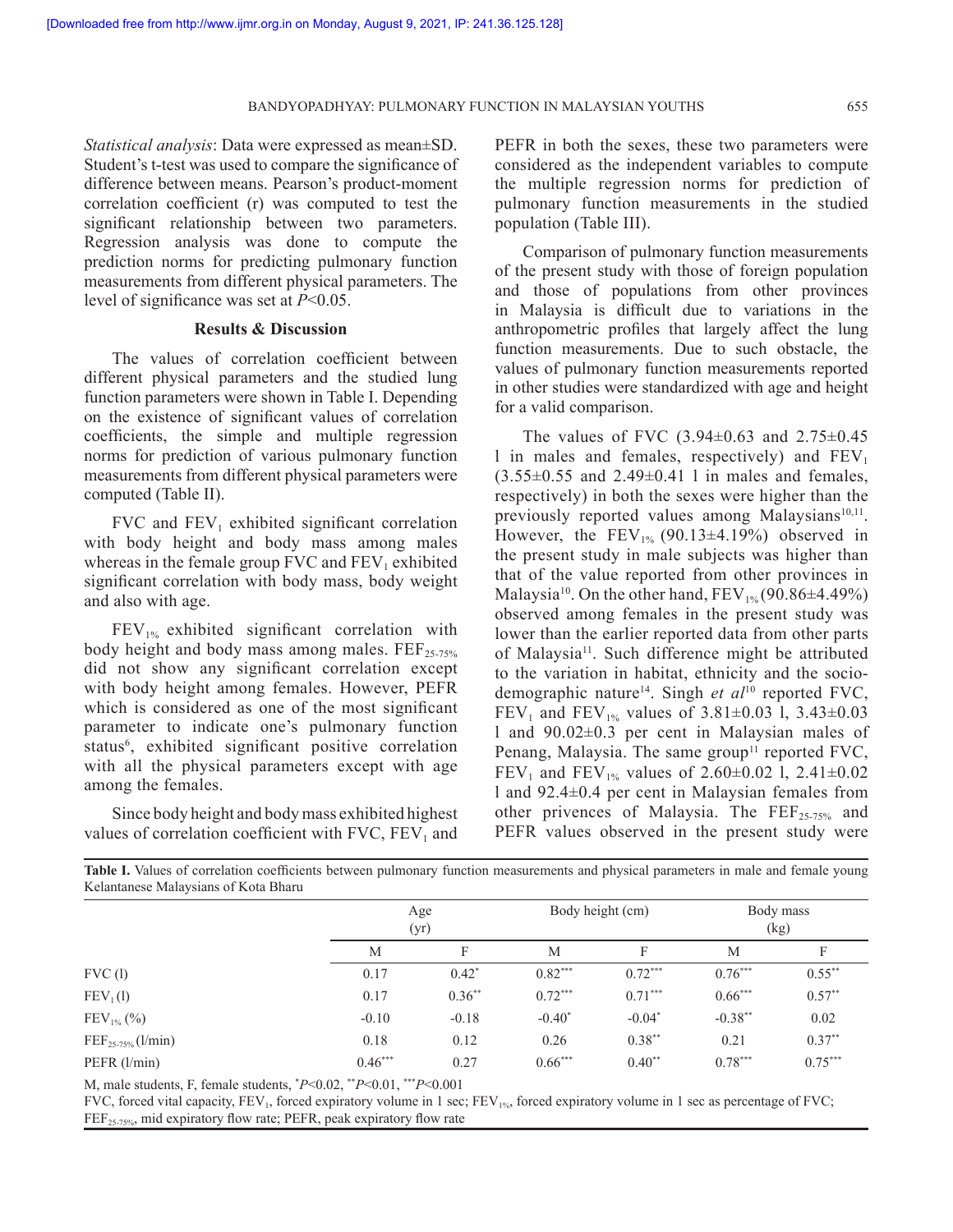**Table II.** Simple regression norms for the prediction of pulmonary function measurements in male and female young Kelantanese Malaysians of Kota Bharu

| Pulmonary               | <b>Sex</b> | Regression equation        | SEE   |
|-------------------------|------------|----------------------------|-------|
| function<br>measurement |            |                            |       |
| FVC(1)                  | Male       | $FVC = 0.086 H + 10.723$   | 0.572 |
|                         | Female     | $FVC = 0.036 H + 2.986$    | 0.312 |
| FEV <sub>1</sub> (1)    | Male       | $FEV_1 = 0.066 H + 7.703$  | 0.381 |
|                         | Female     | $FEV_1 = 0.035 H + 3.0876$ | 0.381 |
| PEFR (l/min)            | Male       | $PEFR = 8.302 H - 911.931$ | 56.80 |
|                         | Female     | $PEFR = 2.324 H - 8.283$   | 44.63 |
| FVC(1)                  | Male       | $FVC = 0.075 M - 0.9725$   | 0.409 |
|                         | Female     | $FVC = 0.0276 M - 1.208$   | 0.376 |
| FEV <sub>1</sub> (L)    | Male       | $FEV_1 = 0.057 M - 0.1835$ | 0.413 |
|                         | Female     | $FEV_1 = 0.026 M - 1.0374$ | 0.342 |
| PEFR (1/min)            | Male       | $PEFR = 9.214 M - 99.947$  | 47.31 |
|                         | Female     | $PEFR = 4.085 M - 133.84$  | 32.21 |
|                         |            |                            |       |

H, body height; M, body mass; SEE, standard error of estimate. Abbreviations as given in Table I

266.83±59.8 and 204.34±54.8 l/min and 503.56±75.6 and 362.07±48.7 l/min in males and females, respectively.

 The pulmonary function measurements depicted among males were higher than the male populations of South India<sup>20</sup>, Nepal<sup>21</sup> and West Pakistani workers in  $UK<sup>22</sup>$ . The pulmonary function measurements of the males were comparable with the non-smoking men of Calcutta, India<sup>5</sup>. Values observed in the present study were also higher than the Rajasthan Indians<sup>23</sup>.

 The FVC observed among males in the present investigation was lower than the age-matched Europeans<sup>1</sup>, New Guineans<sup>24</sup> and Senegalese<sup>9</sup>. The precise reason for these inter-ethnic differences is

uncertain although it has been attributed to both genetic and environmental factors<sup>14</sup>.

 All the lung function parameters in females were lower in the present study in comparison with American, Jordanian, Caucasian and European populations<sup>21,22,25</sup>. The FVC and  $FEV_1$  values obtained in Pakistani healthy adults<sup>26</sup> of similar age group were well comparable with the present study. Such finding might be attributed to the similarity in nutritional and socio-economic conditions of both the countries.

 Majority of studies indicated significant positive correlation of body height with  $FVC$ ,  $FEV<sub>1</sub>$  and  $PEFR$ as also observed in both the genders of the present investigation. Comparison of the present anthropometric data with previously reported data from Malaysia and other countries revealed that variation in FVC,  $FEV<sub>1</sub>$ and PEFR of the presently studied population differed proportinally with the body height of the concerned population.

In other studies<sup>5,6,10,11</sup>, age exhibited significant negative correlation with pulmonary function measurements whereas in the present investigation females exhibited significant positive correlation. This finding might be due to younger age group and narrow age-range in the present investigation. Chatterjee *et al*<sup>5</sup> proposed that age related decline in pulmonary function measurements might be due to progressive loss of elastic recoil with aging even in absence of impairment by cigarette smoking and pulmonary diseases. Such age related changes might not have appeared in the present young population.

 The FVC in females was higher than that of Indian women but lower than their European counterparts<sup>25,27</sup>. The age and height matched females of New Guineans<sup>24</sup> also had higher values of FVC than the females of the current study.

| Kelantanese Malaysians of Kota Bharu                                       |            | Table III. Multiple regression norms for the prediction of pulmonary function measurements in male and female young |          |                |            |  |
|----------------------------------------------------------------------------|------------|---------------------------------------------------------------------------------------------------------------------|----------|----------------|------------|--|
| Pulmonary function measurement                                             | <b>Sex</b> | Regression equation                                                                                                 | R        | $\mathbb{R}^2$ | <b>SEE</b> |  |
| FVC(1)                                                                     | Male       | $FVC = 0.0646 H + 0.0238 M - 8.6332$                                                                                | $0.83*$  | 0.6897         | 0.35       |  |
|                                                                            | Female     | $FVC = 0.0384 H + 0.0003 M - 3.38616$                                                                               | $0.72*$  | 0.5183         | 0.31       |  |
| FEV <sub>1</sub> (1)                                                       | Male       | $FEV_1 = 0.05148 H + 0.0161 M - 6.2818$                                                                             | $0.73*$  | 0.5287         | 0.37       |  |
|                                                                            | Female     | $FEV_1 = 0.0321 H + 0.0033 M - 2.8098$                                                                              | $0.71^*$ | 0.5062         | 0.29       |  |
| PEFR $(1/min)$                                                             | Male       | $PEFR = 0.2050 H + 9.0519 M - 124.2917$                                                                             | $0.78*$  | 0.5287         | 47.31      |  |
|                                                                            | Female     | $PEFR = -2.3362 H + 5.7513 M - 413.0417$                                                                            | $0.79*$  | 0.6315         | 29.58      |  |
| $P<0.001$ ; H, body height; M, body mass; SEE, standard error of estimate. |            |                                                                                                                     |          |                |            |  |

Abbreviations as given in Table I